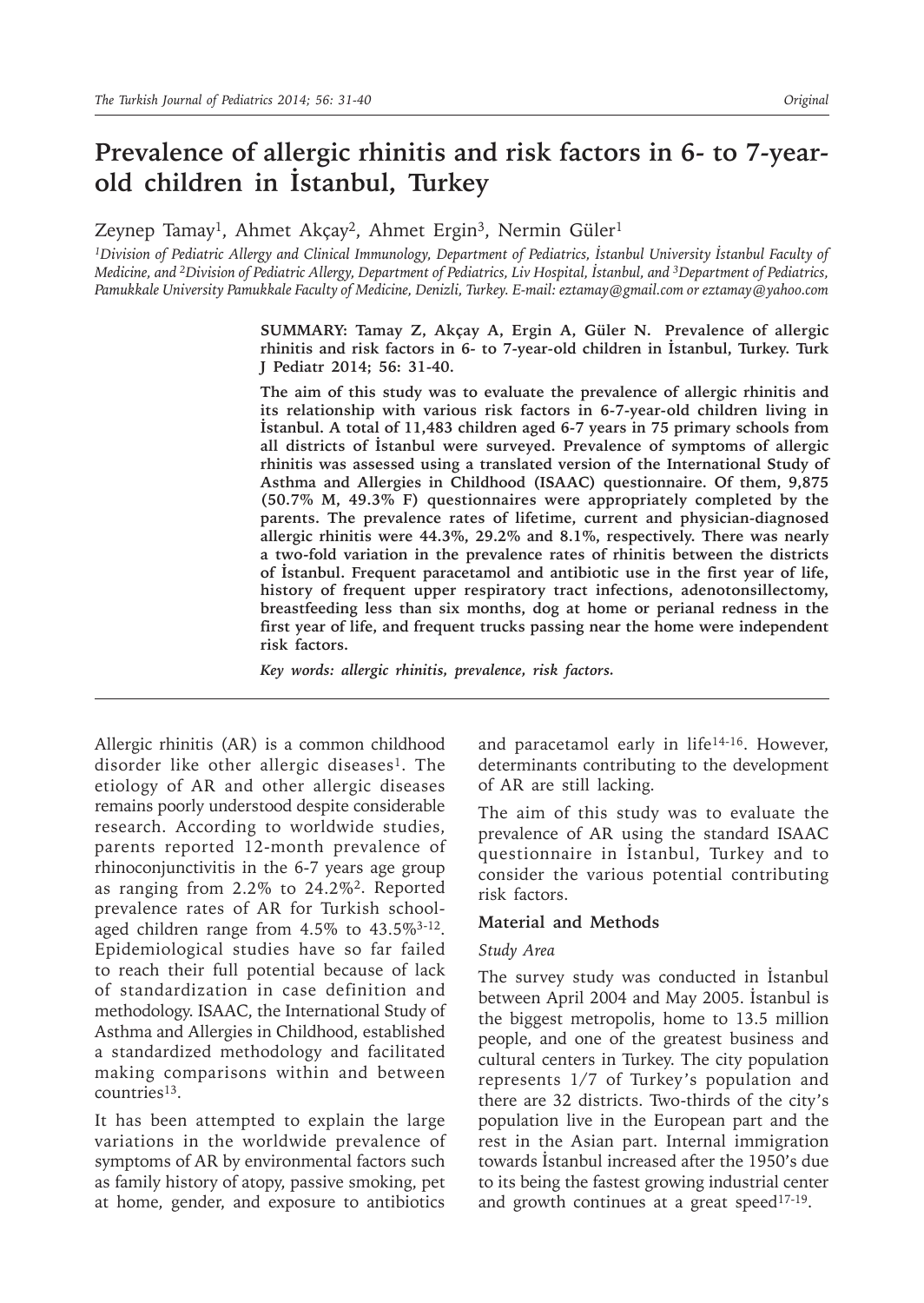## *Study Population and Design*

The number of primary school children attending Grade 1 in İstanbul was 211,446. Of those children, 5% from each district were planned to be included in the survey. The number of schools and children were calculated according to the number of children attending Grade 1 in each district. According to this calculation, a total of 11,483 children aged 6-7 years in 75 randomly selected primary schools of 32 districts without selection by urban or rural residence or variations in socioeconomic status were surveyed using the ISAAC questionnaire. The 6-7 years age group was chosen to reflect the early childhood years available in school. Questionnaires were distributed by teachers and completed by parents.

## **Questionnaire**

The standardized ISAAC core symptom questionnaire for AR in 6-7 year olds included the six questions given below<sup>13</sup>:

1. Has your child ever had a problem with sneezing, or a runny or blocked nose when he/she DID NOT have a cold or the flu?

2. In the past 12 months, has your child had a problem with sneezing, or a runny or blocked nose when he/she DID NOT have a cold or the flu?

3. In the past 12 months, has this nose problem been accompanied by itchy-watery eyes?

4. In which of the past 12 months did this nose problem occur?

5. In the past 12 months, how much did this nose problem interfere with your child's daily activities?

6. Has your child ever had hayfever?

Question 1, 2, 3, and 6 were asked to estimate the prevalence of lifetime rhinitis, current rhinitis, current rhinoconjunctivitis, and physician-diagnosed AR, respectively. A translated version of the ISAAC questionnaire was used. An additional questionnaire was used to identify demographic features and potential risk factors including: sex, paracetamol or antibiotic use in the first year of life, history of frequent upper airway infections, history of adenotonsillectomy, breastfeeding less than six months, exposure to tobacco smoke at home, maternal and paternal smoking, cat or dog

ownership in the first year of life and in the past 12 months, person with scurf at home, perianal redness, television viewing per day (hours), heating system, exposure to diesel trucks, and being born in İstanbul.

#### *Statistical Analysis*

Statistical significance of differences was assessed by the chi-square test. A p value less than 0.05 was considered as significant. Prevalence estimates were calculated by dividing positive responses to the given question by the total number of completed questionnaires, while missing or inconsistent responses were excluded from subsequent univariate analyses, according to ISAAC recommendations<sup>20,21</sup>. The children with no response for a question were excluded from analysis of the relevant variable.

The relation between risk factors and physiciandiagnosed AR prevalence was performed by univariate analysis using chi-squared tests and univariate odds ratio (uOR) and its 95% confidence interval (CI). Significant factors from the univariate analysis were taken into multivariate logistic regression analysis to assess the independent effects of risk factors on physician-diagnosed AR with adjusted odds ratio (aOR) and its 95% CI.

The Statistical Package for the Social Sciences (SPSS) software package version 12.0 was used for all statistical analyses.

## *Ethical Consideration*

Permission was obtained from the Ethics Committee of İstanbul University, İstanbul Faculty of Medicine (27.01.2004/3661).

## **Results**

## Participants

A total of 11,483 questionnaires were distributed and 10,183 questionnaires were completed by parents (response rate: 88.7%). Respondents who were outside the 6-7 years age range and/ or did not complete the questionnaire properly were excluded from the analysis, leaving a sample size of 9,875, with a response rate of 86%. There were 4,835 girls (49.3%) and 4,972 boys (50.7%); the gender was unavailable in 68 questionnaires.

## *Prevalence*

The prevalence rates for symptoms of AR are presented in Table I. The prevalences for rhinitis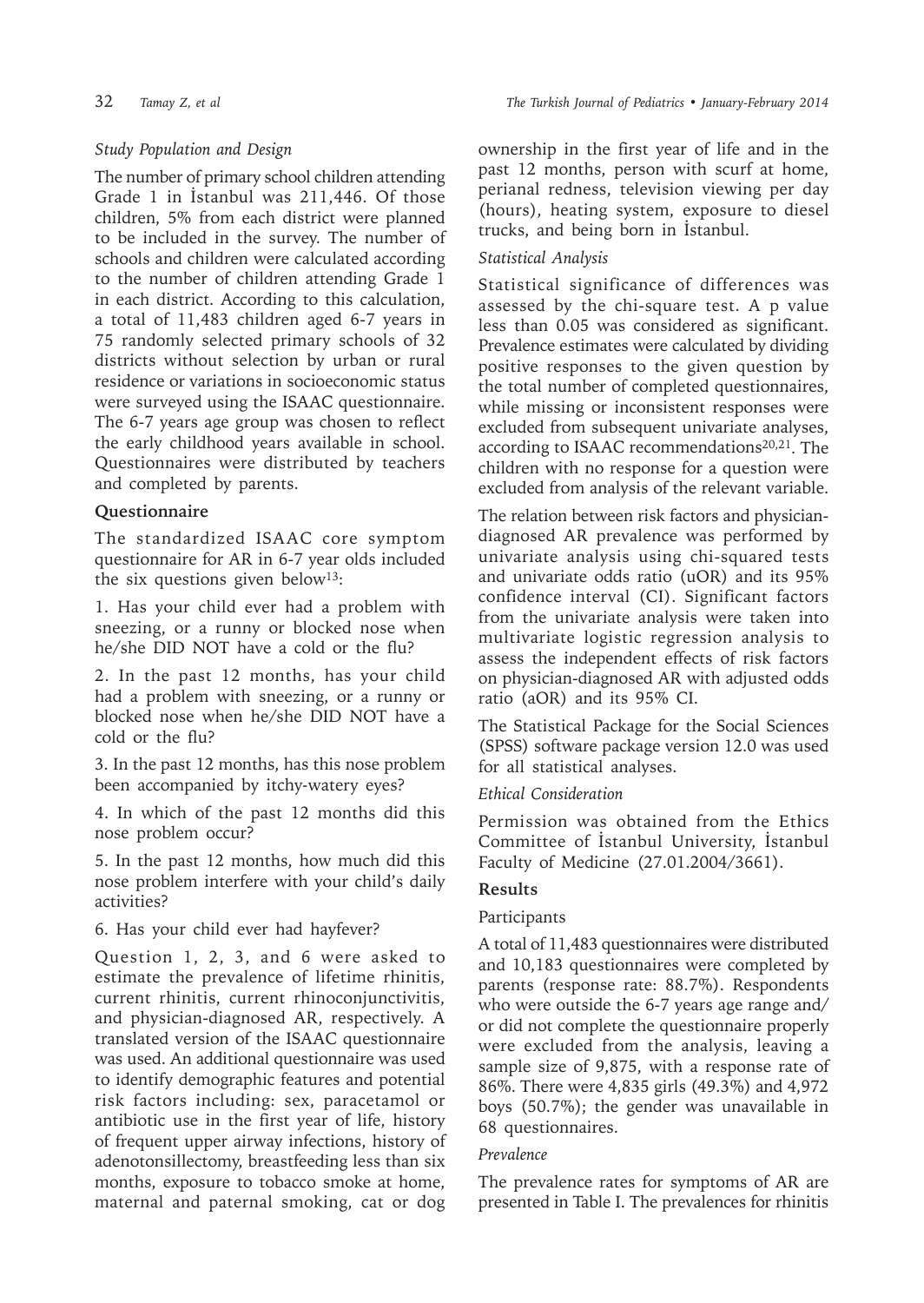ever (lifetime rhinitis), current rhinitis (rhinitis in past year), current rhinoconjunctivitis (rhinoconjunctivitis in past year), and physiciandiagnosed AR (hay fever ever) were 44.3%, 29.2%, 8.5%, and 8.1%, respectively.

The prevalence of AR and related symptoms according to the districts of İstanbul are presented in Table II. The prevalence for rhinitis ever, current rhinitis, current rhinoconjunctivitis, and physician-diagnosed AR were slightly higher in the districts located on the European side (44.7%, 29.6%, 9.0%, and 8.4%, respectively) than in those located on the Asian side (44.2%, 28.7%, 7.6%, and 7.7%, respectively), but the difference was not statistically significant.

There was nearly a two-fold variation in the prevalence of rhinitis ever, rhinitis in the past year, rhinoconjunctivitis in the past year, and physician-diagnosed AR between districts. The prevalence rates for rhinitis ever ranged from 25.8% to 55.6%. Districts with the lowest prevalence for rhinitis ever were Bakırköy (25.8%) and Silivri (32.9%), while districts with the highest prevalence were Büyükçekmece (54.0%), Beykoz (55.0%) and Küçükçekmece (55.6%). Prevalence rates for rhinitis in the past year ranged from 17.5% to 37%, and the districts with the lowest and highest prevalence were Bakırkoy and Beykoz, respectively.

Prevalence rates for rhinoconjunctivitis in the past year ranged from 4.1% to 15.6%, and the districts with the lowest prevalence were Eyüp (4.1%) and Zeytinburnu (4.1%), while those with the highest were Sultanbeyli (15.6%) and Küçükçekmece (15.1%). The prevalence rates for physician-diagnosed AR ranged from 5.4% to 12.5%. The districts with the lowest prevalence were Küçükçekmece and Zeytinburnu (5.4%) and with the highest prevalence were Eminönü (12.5%) and Güngören (12.0%). Prevalence rates for severe rhinoconjunctivitis in the past year between districts showed a 4.5-fold variation ranging from 6.0% (Kadıkoy) to 27.0% (Beykoz).

#### *Risk Factors*

Frequent paracetamol (aOR =  $1.86$ , 95% CI  $= 1.55 - 2.24$  and antibiotic use in the first year of life (aOR = 1.41,  $95\%$  CI = 1.15-1.73), history of frequent upper respiratory tract infections (aOR =  $1.39$ , 95% CI =  $1.13$ -

1.71), adenotonsillectomy ( $aOR = 1.75$ , 95%  $CI = 1.28 - 2.39$ , breastfeeding less than six months (aOR = 1.37, 95% CI = 1.07-1.75), dog at home in the first year of life ( $aOR =$ 1.96, 95% CI = 1.13-3.41), perianal redness in the first year of life (aOR =  $1.58$ , 95%  $CI = 1.32 - 1.89$ , and frequent truck passing near the home (aOR =  $1.36$ , 95% CI =  $1.14$ -1.62) were independent risk factors for AR. Paracetamol given in the first 12 months was a protective factor for AR ( $aOR = 0.77$ , 95%)  $CI = 0.60 - 0.98$  (Table III).

Although smoking by the child's mother (or female guardian) during the child's first year of life, person with scurf at home and television viewing time per day were significant risk factors for physician-diagnosed AR by univariate analysis, their significances were lost when evaluated by multivariate analysis.

Sex, smoking by the child's mother (or female guardian) or father, number of cigarettes, number of persons at home who smoke, cat at home during the first year of life (child) or in the past 12 months, dog at home in the past 12 months, heating system, and being born in İstanbul did not affect the physiciandiagnosed AR prevalence. Risk factors affecting the prevalence of physician-diagnosed AR are shown in Table III.

## **Discussion**

This is the first study, using the ISAAC questionnaire, regarding the prevalence of symptoms of rhinitis in a large sample of patients in the 6-7 years age group living in İstanbul, Turkey. Our prevalence rates for rhinitis ever, current rhinitis, current rhinoconjunctivitis, and physician-diagnosed AR were 44.3%, 29.2%, 8.5%, and 8.1%, respectively. Akcakaya et al.5 assessed the prevalence of asthma and AR in 2,276 6-15-year-old schoolchildren in the 1996-1997 school year in İstanbul using a translated version of the ISAAC questionnaire and found the cumulative prevalence of AR to be 17.6%. This discrepancy may be due to the difference in the age groups of the two studies. Our results may serve as a basis for further prevalence studies.

According to several studies performed with the ISAAC questionnaire in different regions of Turkey, prevalence rates for current rhinitis and physician-diagnosed AR ranged from 8.8% to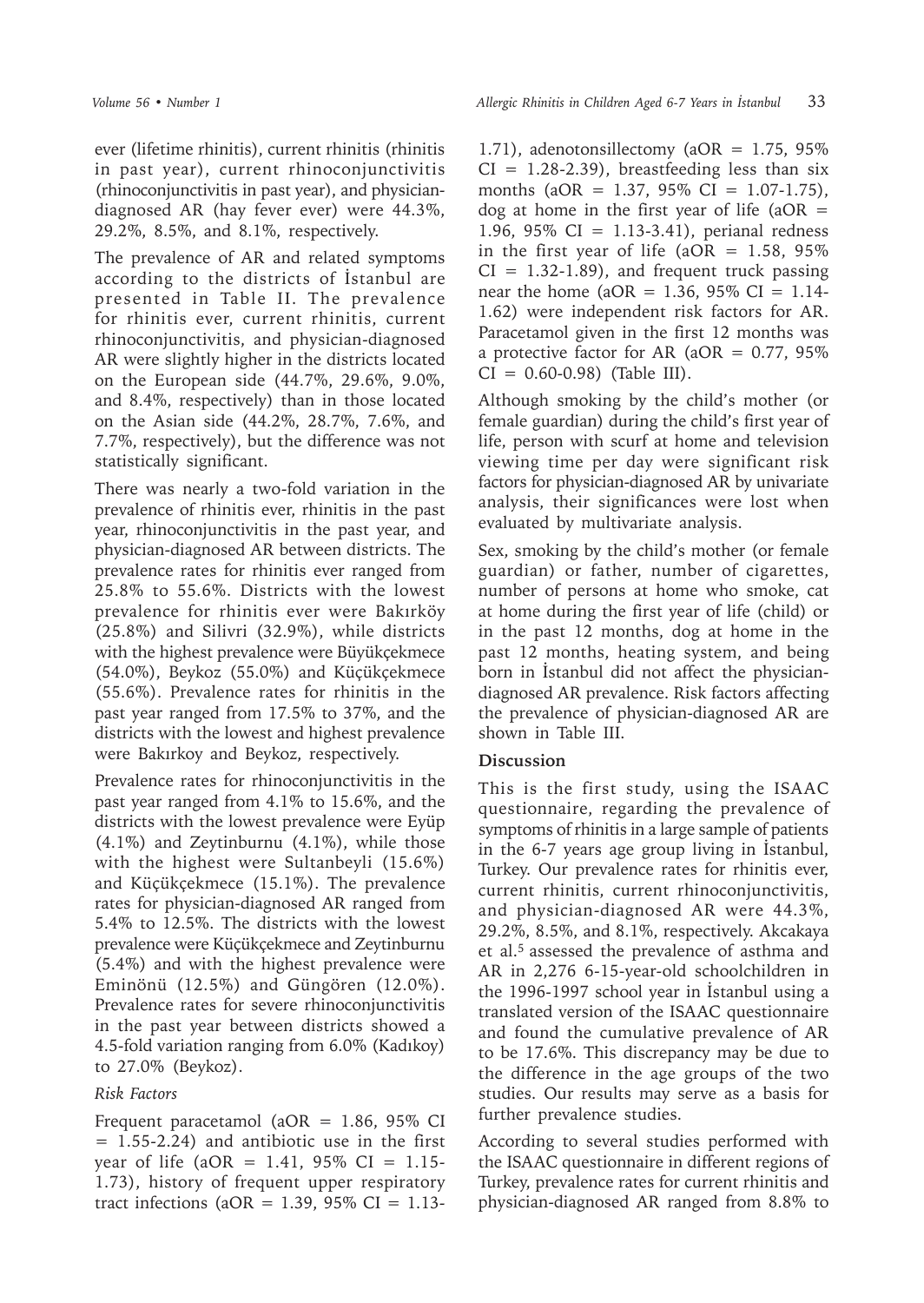| Table 1. Banning of Farental Completed Tinergic Rimited Questionnance Data (n. 2013) |             |             |             |  |
|--------------------------------------------------------------------------------------|-------------|-------------|-------------|--|
| Questionnaire                                                                        | Female      | Male        | Total       |  |
|                                                                                      | $n \ (\%)$  | $n \ (\%)$  | $n \ (\%)$  |  |
| Lifetime rhinitis                                                                    | 2087 (43.2) | 2292 (46.1) | 4379 (44.3) |  |
| 12-month prevalence                                                                  |             |             |             |  |
| Rhinitis                                                                             | 1370 (28.3) | 1510 (30.4) | 2880 (29.2) |  |
| Associated itchy eye                                                                 | 410 (8.5)   | 426(8.6)    | 836 (8.5)   |  |
| Severe interference with daily<br>tivity                                             | 304(6.3)    | 341 (6.9)   | 645 (6.5)   |  |
| Lifetime physician-diagnosed<br>allergic rhinitis                                    | 410(8.5)    | 393 (7.9)   | 803(8.1)    |  |

**Table I.** Summary of Parental-Completed Allergic Rhinitis Questionnaire Data (n: 9875)

62.1% and from 2.6% to 17.6, respectively<sup>3-12</sup>. However, only two of them, which were conducted in the Anatolian part of Turkey (Bursa and Denizli), were performed in the 6-7 years age group<sup>6,7</sup>. The prevalence rates for current rhinitis and physician-diagnosed AR were lower than our results (8.8% and 2.6% in Bursa; 23.1% and 6.1% in Denizli, respectively). The results of the present study were similar to the results of our previous study held in Istanbul, in the  $6-12$  years age group<sup>10</sup>.

In the ISAAC Phase Three Study, 66 centers in 37 countries participated in the 6-7 years age group, and the study was held mostly in 2002 and 2003<sup>22</sup>. Prevalence rates for rhinitis ever were high in the Asian-Pacific region (Hong Kong, 42.4%; Taipei (Taiwan), 46.4%; Bangkok (Thailand), 47.9%), like our rates, low in Africa (Nigeria (Ibadan), 14.1%), Iran (12.6%), and India (13.9%), and moderate in Latin America (19.6%), North America (19.0%), Western Europe (21.7%), Eastern Mediterranean (22%), Northern & Eastern Europe (23%), and Oceania (27.1%). Prevalence rates for current rhinoconjunctivitis were also high in the Asian-Pacific region (27.5%) and in Latin America (27.9%), like our rates, low in Africa (11.7%) and India (11.4%), and moderate in Eastern Mediterranean (16.7%), North America (19.0%), Western Europe (17.7%), Northern & Eastern Europe (17.8%), and Oceania (23.8%). Our prevalence rate for physician-diagnosed AR was moderate and similar to the rates in Sweden (8.3%), Spain (8.4%) and Milan (8.0%), lower than the rates in North America (27.8%), Oceania (17.7%), Nigeria (14.4%), Poland (20.4%), United Kingdom (13.9%), Latin America (16.2%) except Mexico (4.7%), and Italy (9.5%) except Milan, and higher than the rates in Iran (2.2%),

Portugal (4.2%), and most of the countries in Northern & Eastern Europe (Albania, 3.3%; Estonia, 3.5%; Georgia, 2.8%; Lithuania, 2.4%; Russia, 5.2%) and Western Europe (Austria, 4.3%; Belgium, 6.0%; Germany, 6.4%).

In the present study, the prevalence rates for current rhinoconjunctivitis and physiciandiagnosed AR were similar and lower than the prevalence rates for rhinitis ever and current rhinitis. This similarity was also observed in the ISAAC Phase Three Study in Northern & Eastern and Western European regions<sup>22</sup>. This may be explained in part by rhinitis associated with eye symptoms being a better predictor for AR than rhinitis as a single symptom, since rhinitis alone can be caused by various factors such as infections and physical stimuli.

There are wide variations in the prevalence rates of AR among the districts of İstanbul. Generally, most of the districts have their own immigrants from particular cities of Turkey, and this creates genetic heterogeneity. In addition, every district has its own social, economic and geographical features, such that each district may be evaluated as a single region with its own dynamics. However, two of the districts with the highest prevalence for physician-diagnosed AR (Eminönü, Güngören) are inner cities on the European side, and the other district with a high prevalence (Adalar) is a chain of nine islands with rich forests. However, the districts with the lowest rates do not share common consistent risk factors.

#### *Risk Factors*

This study focused on physician-diagnosed AR for the evaluation of risk factors, since it best predicts AR.

According to several studies performed in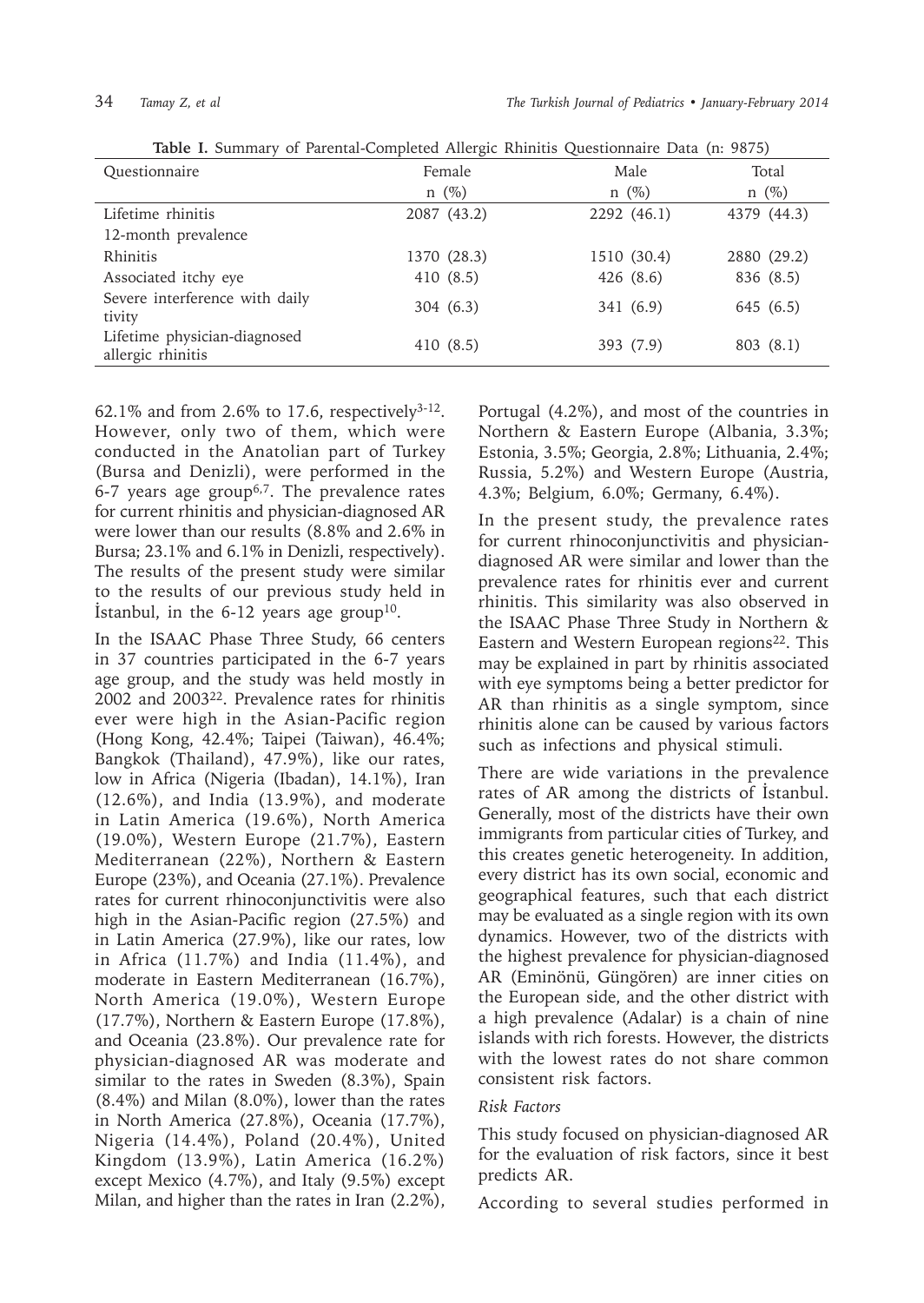Turkey, significant risk factors for AR are family history of atopy<sup>3, 8, 10, 11, 23-26</sup>, respiratory infections in the past 10,23,25, passive smoking11,  $23,25$ , current indoor heating with gas store<sup>24</sup>, perianal redness<sup>10</sup>, red meat ingestion<sup>23</sup>, dampness at home<sup>10,11,24</sup>, cat at home<sup>10</sup>, and antibiotic use<sup>10</sup> in the first year of life.

In the present study, among the environmental

factors, frequent paracetamol and antibiotic use in the first year of life, history of frequent upper respiratory tract infections, adenotonsillectomy, dog at home in the first year of life, and perianal redness in the first year of life were significantly associated with AR, which was in agreement with our previous report and other studies $10, 15$ , 23-36. Frequent paracetamol and antibiotic use

**Table II**. Summary of the Prevalence of Allergic Rhinitis and Related Symptoms in Districts of İstanbul

| 12-month prevalence      |               |                          |                            |                            |                   |             |
|--------------------------|---------------|--------------------------|----------------------------|----------------------------|-------------------|-------------|
| Districts                | Rhinitis ever | Rhinitis<br>in past year | <b>RCJ</b><br>in past year | Severe RCJ<br>in past year | Hay fever<br>ever | $\mathbf n$ |
| Asian Side               | 1452(44.2)    | 941 (28.7)               | 248(7.6)                   | 359(10.9)                  | 252 (7.7)         | 3281        |
| Adalar                   | 40 (35.7)     | 23 (20.5)                | 8(7.1)                     | 10(8.9)                    | 13(11.6)          | 112         |
| Beykoz                   | 104 (55.0)    | 70 (37.0)                | 22 (11.6)                  | 29 (27.0)                  | 12(6.3)           | 189         |
| Kadiköy                  | 170 (39.3)    | 109 (25.2)               | 15(31.1)                   | 26(6.0)                    | 35(8.1)           | 433         |
| Kartal                   | 181 (44.0)    | 115 (28.0)               | 28 (6.8)                   | 48 (11.7)                  | 36 (8.8)          | 411         |
| Maltepe                  | 122 (47.5)    | 77 (30.0)                | 26 (10.1)                  | 28 (10.9)                  | 20(7.8)           | 257         |
| Pendik                   | 194 (45.9)    | 116 (27.4)               | 22 (13.0)                  | 49 (11.6)                  | 41 (9.7)          | 423         |
| Sultanbeyli              | 67 (45.6)     | 45 (30.6)                | 23 (15.6)                  | 18 (12.2)                  | 10(6.8)           | 147         |
| Şile                     | 35 (38.5)     | 23(25.3)                 | 8(15.6)                    | 14 (15.4)                  | 8(8.8)            | 91          |
| Tuzla                    | 90 (48.4)     | 62 (33.3)                | 12(6.4)                    | 24 (12.9)                  | 16(8.6)           | 186         |
| Ümraniye                 | 287 (44.6)    | 194 (30.1)               | 56 (8.7)                   | 81 (21.3)                  | 37 (5.7)          | 644         |
| Üsküdar                  | 162 (41.7)    | 107(27.6)                | 28 (13.0)                  | 32 (8.2)                   | 24 (6.2)          | 388         |
| European Side            | 2951 (44.7)   | 1953 (29.6)              | 595 (9.0)                  | 775 (11.7)                 | 556 (8.4)         | 6594        |
| Avcılar                  | 80 (40.8)     | 60 (30.6)                | 23(11.7)                   | 27 (13.8)                  | 13(6.6)           | 196         |
| Bağcılar                 | 235 (44.5)    | 142 (26.9)               | 52 (54.4)                  | 59 (11.2)                  | 40 (7.6)          | 528         |
| Bahçelievler             | 191 (42.1)    | 131 (28.8)               | 38 (8.4)                   | 46 (10.1)                  | 49 (10.8)         | 454         |
| Bakırkoy                 | 62 (25.8)     | 42 (17.5)                | 11(4.6)                    | 15(6.2)                    | 21 (8.7)          | 240         |
| Bayrampaşa               | 89 (42.8)     | 52 (25)                  | 22 (10.6)                  | 23(11.1)                   | 16(7.7)           | 208         |
| Beşiktaş                 | 77 (35.5)     | 50 (23.0)                | 10(4.6)                    | 18 (8.3)                   | 19 (8.8)          | 217         |
| Beyoğlu                  | 75 (47.5)     | 44 (27.8)                | 18 (11.4)                  | 20(24.1)                   | 11(7.0)           | 158         |
| Büyükçekmece             | 281 (54.0)    | 184 (35.4)               | 48 (9.2)                   | 80 (15.4)                  | 51 (9.8)          | 520         |
| Çatalca                  | 55 (41.0)     | 39 (29.1)                | 10(7.5)                    | 10(7.5)                    | 11(8.2)           | 134         |
| Eminonü                  | 50 $(48.1)$   | 35 (33.6)                | 11(10.6)                   | 13(12.5)                   | 13(12.5)          | 104         |
| Esenler                  | 256 (47.3)    | 165 (30.5)               | 49 (9.1)                   | 67 (12.4)                  | 34(6.3)           | 541         |
| Eyüp                     | 116 (36.5)    | 80 (25.2)                | 13(4.1)                    | 32 (10.1)                  | 29(9.1)           | 318         |
| Fatih                    | 153 (45.3)    | 111 (32.8)               | 27(8.0)                    | 39 (11.5)                  | 33 (9.8)          | 338         |
| Gaziosmanpasa 310 (47.5) |               | 203(31.1)                | 74 (11.3)                  | 88 (13.5)                  | 52 (8.0)          | 653         |
| Güngören                 | 125 (44.0)    | 92 (32.4)                | 22 (7.7)                   | 32 (11.3)                  | 34 (12.0)         | 284         |
| Kağıthane                | 123 (43.8)    | 78 (27.8)                | 24 (8.5)                   | 35 (12.5)                  | 16(5.7)           | 281         |
| Küçükçekmece             | 257 (55.6)    | 169 (36.6)               | 70 (15.1)                  | 78 (16.9)                  | 25(5.4)           | 462         |
| Sarıyer                  | 159 (50.6)    | 109 (34.7)               | 39 (12.4)                  | 39 (12.4)                  | 42 (13.4)         | 314         |
| Silivri                  | 56 (32.9)     | 31 (18.2)                | 8(4.7)                     | 11(11.2)                   | 15(8.8)           | 170         |
| Zeytinburnu              | 91 (46.6)     | 60 (24.9)                | 10(4.1)                    | 22(9.1)                    | 13(5.4)           | 241         |
| Şişli                    | 110 (42.9)    | 76 (32.6)                | 16(6.9)                    | 21(9.0)                    | 19 (8.1)          | 233         |
| Total                    | 4403 (44.6)   | 2894 (29.3)              | 843 (8.5)                  | 1134 (11.5)                | 808 (8.2)         | 9875        |

RCJ: Rhinoconjunctivitis.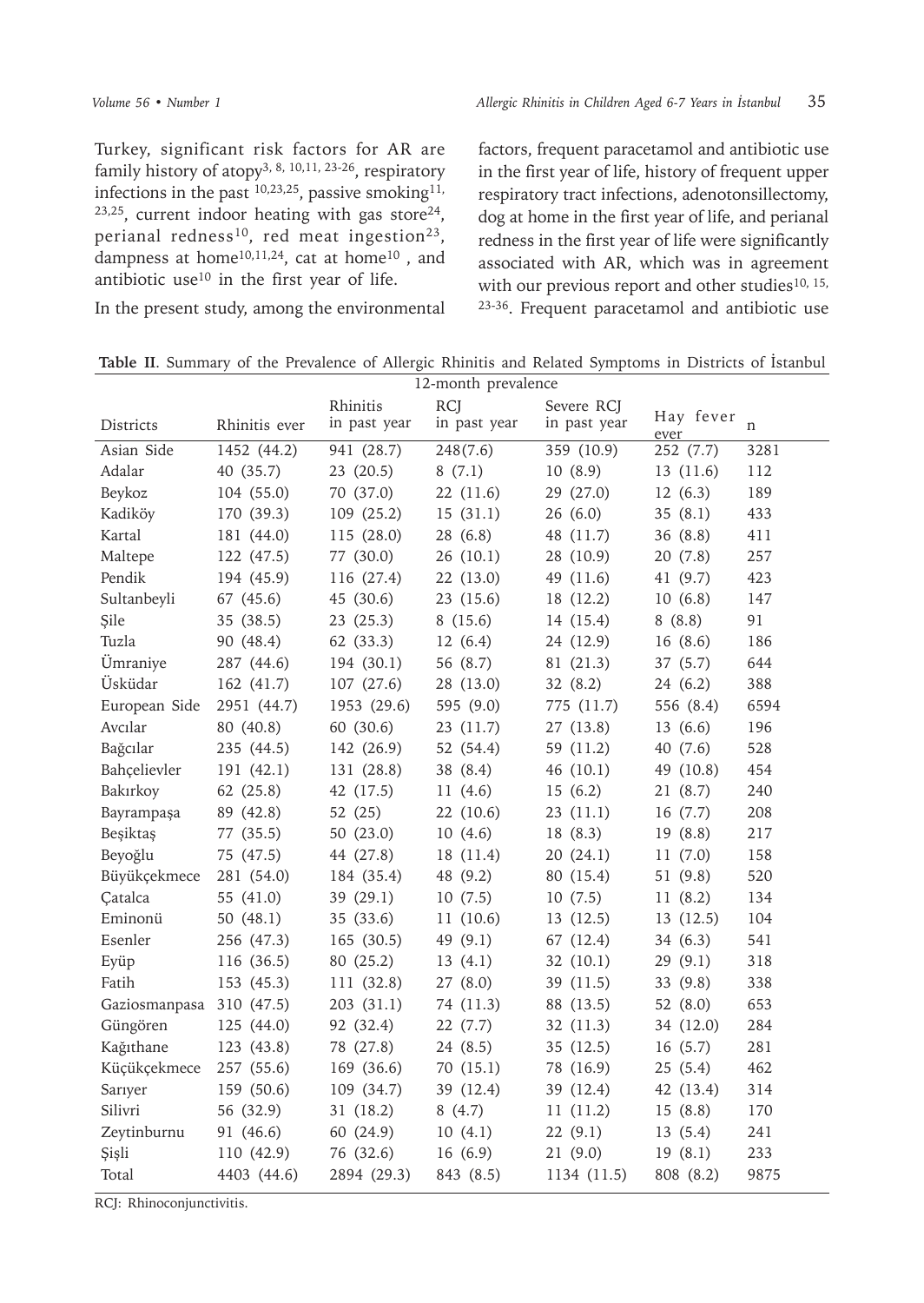| Factors                                                 | Children with<br>allergic rhinitis<br>$(\%)$ | Univariate analysis<br>uOR (95%CI) | Multivariate analysis<br>aOR (95%CI) |
|---------------------------------------------------------|----------------------------------------------|------------------------------------|--------------------------------------|
| <b>Sex</b>                                              |                                              |                                    |                                      |
| M                                                       | 9.1                                          | $0.92$ $(0.79-1.06)$               |                                      |
| $\mathbf{F}$                                            | 9.9                                          | 1.00                               |                                      |
| Paracetamol given in the first 12                       |                                              |                                    |                                      |
| months                                                  |                                              |                                    |                                      |
| Yes                                                     | 10.2                                         | $1.47$ $(1.22-1.78)$ <sup>*</sup>  | $0.77(0.60-0.98)$ *                  |
| N <sub>0</sub>                                          | 7.2                                          | 1.00                               | 1.00                                 |
| Frequency of paracetamol given in<br>the past 12 months |                                              |                                    |                                      |
| At least once per month                                 | 15.4                                         | $2.41 (2.08 - 2.80)^*$             | $1.86(1.55-2.24)$ *                  |
| Never or at least once a year                           | 7.0                                          | 1.00                               | 1.00                                 |
| Antibiotics given in the first 12                       |                                              |                                    |                                      |
| months of life                                          |                                              |                                    |                                      |
| <b>Yes</b>                                              | 12.1                                         | $2.13$ $(1.81-2.51)$ <sup>*</sup>  | $1.41(1.15-1.73)$ *                  |
| N <sub>o</sub><br>History of frequent upper             | 6.1                                          | 1.00                               | 1.00                                 |
| respiratory tract infections                            |                                              |                                    |                                      |
| Yes                                                     | 13.1                                         | $2.34$ $(1.99-2.74)$ <sup>*</sup>  | $1.39(1.13-1.71)*$                   |
| N <sub>o</sub>                                          | 6.0                                          | 1.00                               | 1.00                                 |
| Adenotonsillectomy                                      |                                              |                                    |                                      |
| Yes                                                     | 18.3                                         | $2.29$ $(1.74-3.00)*$              | $1.75$ $(1.28-2.39)$ <sup>*</sup>    |
| N <sub>o</sub>                                          | 8.9                                          | 1.00                               | 1.00                                 |
| Breastfeeding <6 months                                 |                                              |                                    |                                      |
| No                                                      | 12.9                                         | $1.48$ $(1.19-1.84)$ <sup>*</sup>  | $1.37$ $(1.07-1.75)$ <sup>*</sup>    |
| <b>Yes</b>                                              | 9.1                                          | 1.00                               | 1.00                                 |
| Smoking by child's mother (or                           |                                              |                                    |                                      |
| female guardian) during child's first                   |                                              |                                    |                                      |
| year of life                                            |                                              |                                    |                                      |
| Yes                                                     | 11.1                                         | $1.27(1.06-1.54)$                  | NS.                                  |
| No<br>Smoking by child's mother (or                     | 8.9                                          | 1.00                               |                                      |
| female guardian)                                        |                                              |                                    |                                      |
| Yes                                                     | 9.8                                          | $1.08(0.92-1.29)$                  |                                      |
| No                                                      | 9.1                                          | 1.00                               |                                      |
| Number of cigarettes                                    |                                              |                                    |                                      |
| 8 or more                                               | 8.6                                          | $0.74(0.55-0.98)$                  |                                      |
| $1 - 7$                                                 | 91.4                                         | 1.00                               |                                      |
| Smoking by child's father                               |                                              |                                    |                                      |
| Yes                                                     | 9.2                                          | $0.94$ $(0.80-1.09)$               |                                      |
| No                                                      | 9.8                                          | 1.00                               |                                      |
| Number of cigarettes                                    |                                              |                                    |                                      |
| 8 or more                                               | 9.4                                          | $1.00 (0.80-1.26)$                 |                                      |
| $1 - 7$                                                 | 9.4                                          | 1.00                               |                                      |
| Number of persons at home who                           |                                              |                                    |                                      |
| smoke                                                   |                                              |                                    |                                      |
| 2 or more                                               | 9.2                                          | $0.90 (0.74-1.10)$                 |                                      |
| 1<br>Cat at home during the first year                  | 10.1                                         | 1.00                               |                                      |
| of life                                                 |                                              |                                    |                                      |
| Yes                                                     | 10.5                                         | $1.15(0.79-1.67)$                  |                                      |
| No                                                      | 9.3                                          | 1.00                               |                                      |

**Table III.** Associations of Risk Factors with Physician-Diagnosed Allergic Rhinitis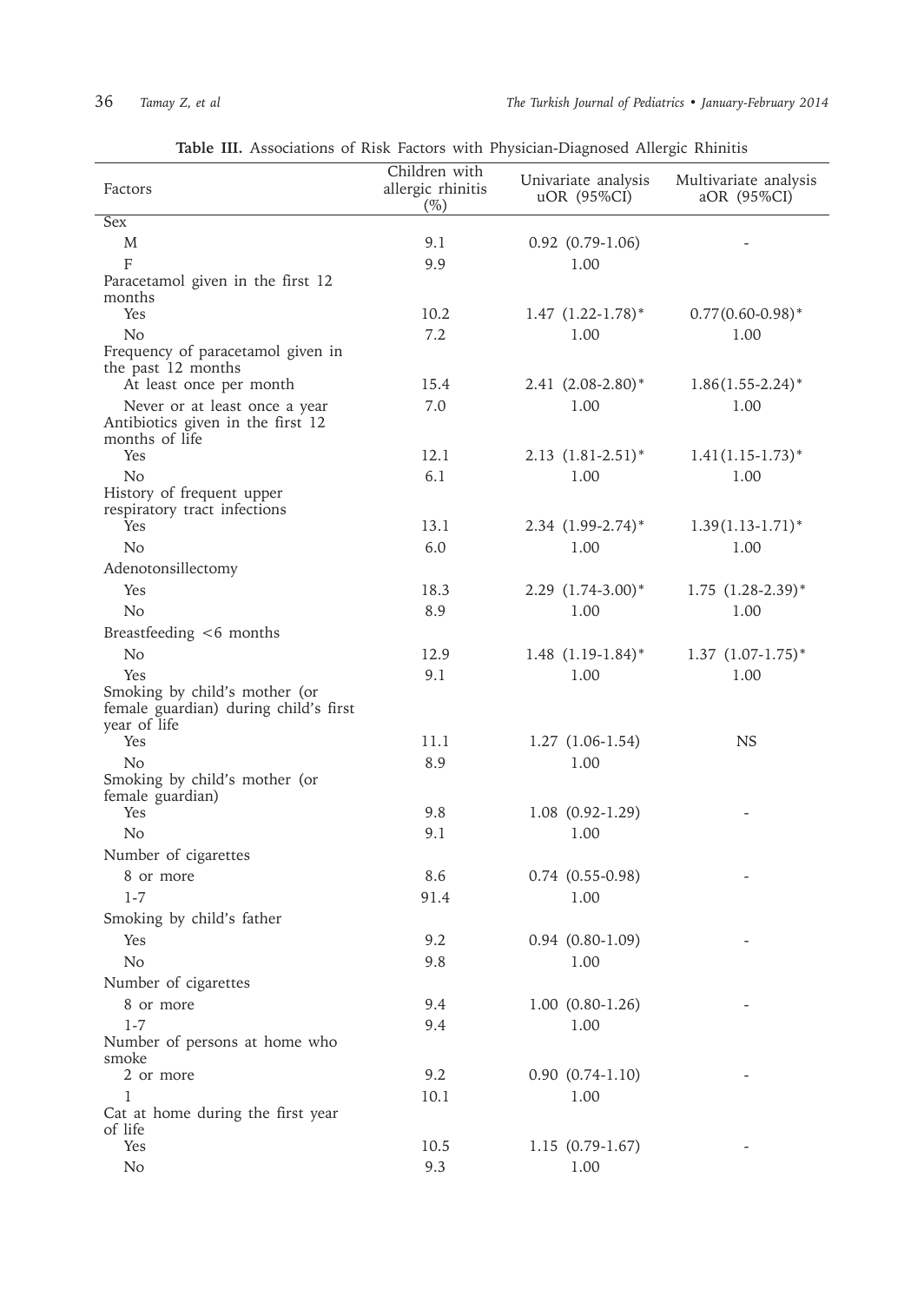| Cat at home in the past 12 months    |      |                                   |                                   |
|--------------------------------------|------|-----------------------------------|-----------------------------------|
| Yes                                  | 9.4  | $1.00 (0.60-1.67)$                |                                   |
| No                                   | 9.4  | 1.00                              |                                   |
| Dog at home during the first year    |      |                                   |                                   |
| of life                              |      |                                   |                                   |
| Yes                                  | 14.9 | $1.71(1.09-2.69)*$                | $1.96$ $(1.13-3.41)$ <sup>*</sup> |
| No                                   | 9.3  | 1.00                              | 1.00                              |
| Dog at home in the past 12<br>months |      |                                   |                                   |
| Yes                                  | 11.5 | $1.25(0.66-2.35)$                 |                                   |
| N <sub>o</sub>                       | 9.4  | 1.00                              |                                   |
| Person with scurf at home            |      |                                   |                                   |
| Yes                                  | 11.2 | $1.35$ $(1.16-1.58)$ <sup>*</sup> | <b>NS</b>                         |
| N <sub>o</sub>                       | 8.5  | 1.00                              |                                   |
|                                      |      |                                   |                                   |
| Perianal redness                     |      |                                   |                                   |
| Yes                                  | 15.1 | $2.18$ $(1.86-2.54)$ <sup>*</sup> | $1.58$ $(1.32-1.89)$ *            |
| No                                   | 7.5  | 1.00                              | 1.00                              |
| Television viewing time per day      |      |                                   |                                   |
| $\geq$ 3 hours                       | 10.5 | $1.18$ $(1.01-138)*$              | <b>NS</b>                         |
| $<$ 3 hours                          | 9.0  | 1.00                              |                                   |
| Heating system                       |      |                                   |                                   |
| Stove (wood or coal)                 | 9.3  | $0.98$ $(0.85-1.24)$              |                                   |
| Central heating system               | 9.5  | 1.00                              |                                   |
| Trucks passing on weekdays           |      |                                   |                                   |
| Frequently or almost through         | 12.0 | $1.54$ $(1.32-1.78)$ <sup>*</sup> | $1.36$ $(1.14-1.62)^*$            |
| the day                              |      |                                   |                                   |
| Never or seldom                      | 8.1  | 1.00                              | 1.00                              |
| Born in Istanbul                     |      |                                   |                                   |
| Yes                                  | 9.6  | $1.13(0.92-1.39)$                 |                                   |
| N <sub>o</sub>                       | 8.6  | 1.00                              |                                   |

\*p<0.05 is considered significant.

aOR: Adjusted odds ratio. NS: Not significant. uOR: Univariate odds ratio.

in the first year of life and history of frequent upper respiratory tract infections may be due to misinterpretation of symptoms of AR as infections10,27,28. Another explanation may be the ability of paracetamol to deplete antioxidant defenses and promote Th2 response27-33. Antibiotics may alter the intestinal flora and/or prevent bacterial infections, leading to a skewing of the immune system to Th2 response34-36. Furthermore, vulnerability of the upper airways because of atopic inflammation may lead to frequent upper respiratory tract infections10,37.

Despite the lack of knowledge on the exact etiological role of allergy in adenoid hypertrophy, it is reported as a frequent comorbidity of AR37-40. Thus, the significant association of adenoidectomy with AR may be the result of the coexistence of the two disorders.

Although some studies have shown that exposure to pets within the first months or year of life increases the risk of subsequent allergic diseases, some papers reported an inverse or no relationship between exposure to pets and risk of having allergies<sup>41-45</sup>. The ISAAC Phase Three Study Group reported that early-life exposure to cats was a risk factor for symptoms of rhinoconjunctivitis in children aged  $6-7$  years<sup>45</sup>. They also concluded that current exposure to cats and dogs combined, and to dogs only, was a risk factor for symptom reporting by adolescents. In our study, exposure to dogs in the first year of life was positively associated with physician-diagnosed AR. The discrepancies between the studies may be attributed to the genetic constitutions of both parents and children, extent of allergen exposure, housing conditions, and parental attitude towards pets<sup>44</sup>.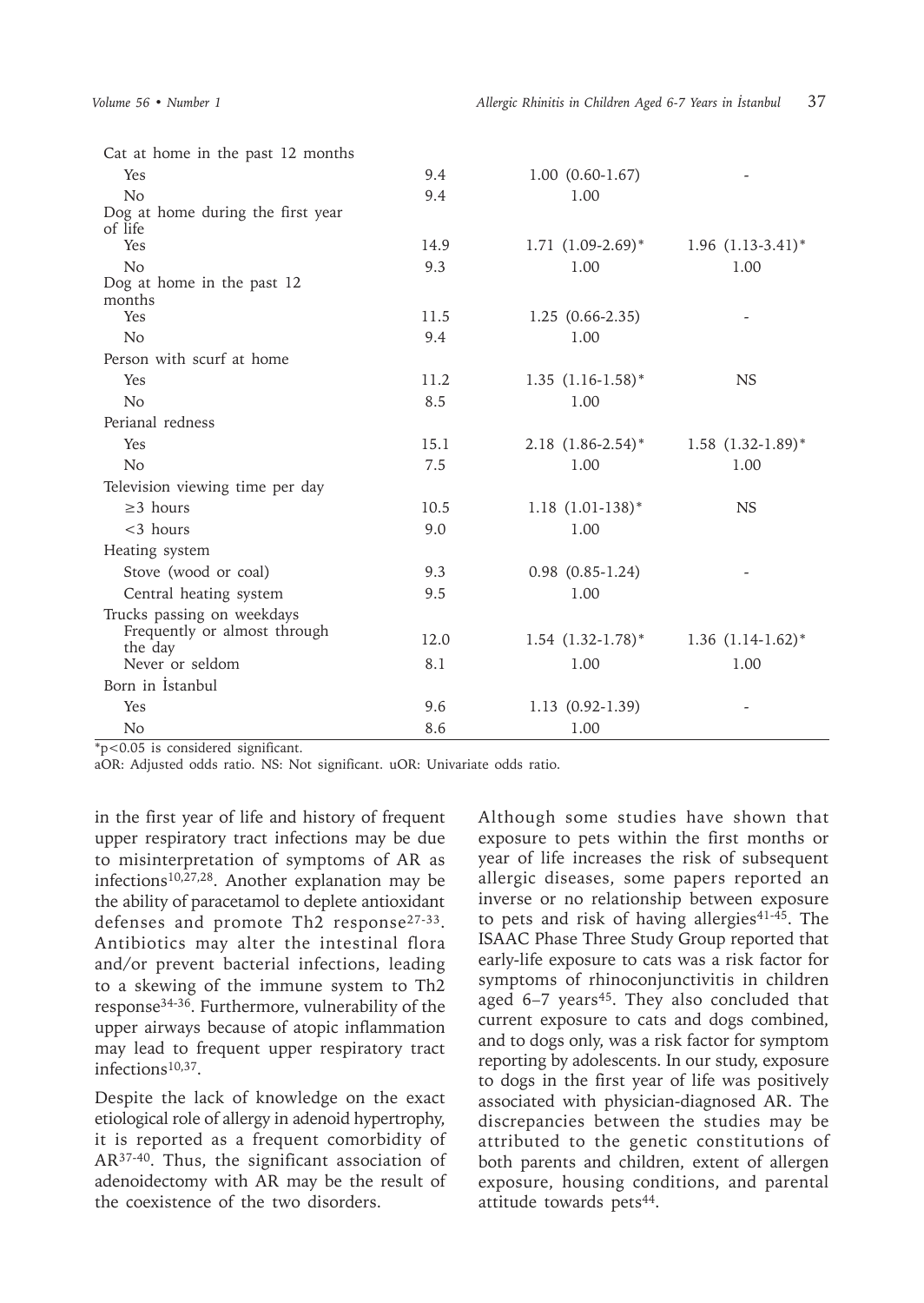We confirmed that perianal redness in the first year of life was a risk factor for AR10. Perianal redness due to mucosal inflammation associated with food allergy in early childhood may be an early sign of atopic march. Further studies are needed to reconfirm this finding.

Several studies have reported that traffic-related exposure may contribute to the development of respiratory allergies<sup>10,46-48</sup>. We also found a positive association between "frequent truck passing near the home" and AR.

In the present study, breastfeeding less than six months was found to be a risk factor for physician-diagnosed AR. Although breastfeeding is strongly recommended for its multiple benefits on child health, there are controversial reports about the protective effect of prolonged or exclusive breastfeeding against allergic diseases $49-54$ . In the ISAAC Phase Three study, although within regions there were a small number of associations between breastfeeding and reduced symptom prevalence, no consistent association was found between breastfeeding use in the first year of life and current symptoms of rhinoconjunctivitis in  $6-7$ - year-old children<sup>55</sup>.

This study has several strengths. First, the ISAAC questionnaire used in this study has been validated worldwide. Our data can be compared easily with other studies done with the ISAAC questionnaire, since they would share the same standardized methodology. Secondly, the total number of questionnaires completed from the different districts is quite sufficient to reflect the whole target population of the city. However, the study has several limitations. The questionnaire data were completed by the parents of the 6-7-year-old children, and were obtained retrospectively. There are no objective data such as by physical examination or allergy screening tests.

In conclusion, our study shows that there are wide variations in the prevalence of AR-related symptoms in 6-7-year-old schoolchildren, even among the districts of İstanbul in Turkey. Environmental factors such as paracetamol and antibiotics, dogs, and breastfeeding in the first year of life may impact AR development.

#### **REFERENCES**

- 1. Strachan D, Sibbald B, Weiland S, et al. Worldwide variations in prevalence of symptoms of allergic rhinoconjunctivitis in children: the International Study of Asthma and Allergies in Childhood (ISAAC). Pediatr Allergy Immunol 1997; 8: 161-176.
- 2. Asher MI, Montefort S, Bjorksten B, et al. Worldwide time trends in the prevalence of symptoms of asthma, allergic rhinoconjunctivitis, and eczema in childhood: ISAAC Phases One and Three repeat multi-country cross-sectional surveys. Lancet 2006; 368: 733-743.
- 3. Selcuk ZT, Caglar T, Enünlü T, Topal T. The prevalence of allergic diseases in primary school children in Edirne, Turkey. Clin Exp Allergy 1997; 27: 262-269.
- 4. Karaman O, Turkmen M, Uzuner N. Allergic disease prevalence in Turkey. Allergy 1997; 52: 689-690.
- 5. Akcakaya N, Kulak K, Hassanzadeh A, Camcioglu Y, Cokugras H. Prevalence of bronchial asthma and allergic rhinitis in Istanbul school children. Eur J Epidemiol 2000; 16: 693–699.
- 6. Canitez Y, Sapan N. The prevalence of asthma, allergic rhinitis, and eczema in Bursa, Turkey. An ISAAC study. J Allergy Clin Immunol 2000; 105: p933, S318.
- 7. Akcay A, Tamay Z, Dagdeviren E, Zencir M, Ones U, Guler N. [The prevalences of allergic diseases symptoms among 6-7-yr-old school children in Denizli]. Ege J Med 2007; 46: 145-150.
- 8. Ece A, Ceylan A, Saraclar Y, Saka G, Gurkan F, Haspolat K. Prevalence of asthma and other allergic disorders among schoolchildren in Diyarbakir, Turkey. Turk J Pediatr 2001; 43: 286-292.
- 9. Bayram I, Guneser-Kendirli S, Yilmaz M, Altintas DU, Alparslan N, Bingol-Karakoc G. The prevalence of asthma and allergic diseases in children of school age in Adana in southern Turkey. Turk J Pediatr 2004; 46: 221-225.
- 10. Tamay Z, Akcay A, Ones U, Guler N, Kılıç G, Zencir M. Prevalence and risk factors for allergic rhinitis in primary school children. Int J Pediatr Otorhinolaryngol 2007; 71: 463-471.
- 11. Civelek E, Yavuz ST, Boz AB, et al. Epidemiology and burden of rhinitis and rhinoconjunctivitis in 9- to 11-year-old children. Am J Rhinol Allergy 2010; 24: 364-370.
- 12. Arslan S, Ugurlu S, Demirel Y, Can G. Prevalence of asthma and allergic disease in Mid-Anatolia. Nobel Med 2012; 8: 30-34.
- 13. International Studies of Asthma and Allergies in Childhood Manual. http://isaac.auckland.ac.nz
- 14. Tariq SM, Matthews SM, Hakim EA, Stevens M, Arshad SH, Hide DW. The prevalence of and risk factors for atopy in early childhood: a whole population birth cohort study. J Allergy Clin Immunol 1998; 101: 587- 593.
- 15. Monteil MA, Joseph G, Chang Kit C, Wheeler G, Antonie RM. Smoking at home is strongly associated with symptoms of asthma and rhinitis in children of primary school age in Trinidad and Tobago. Rev Panam Salud Publica 2004; 16: 193-198.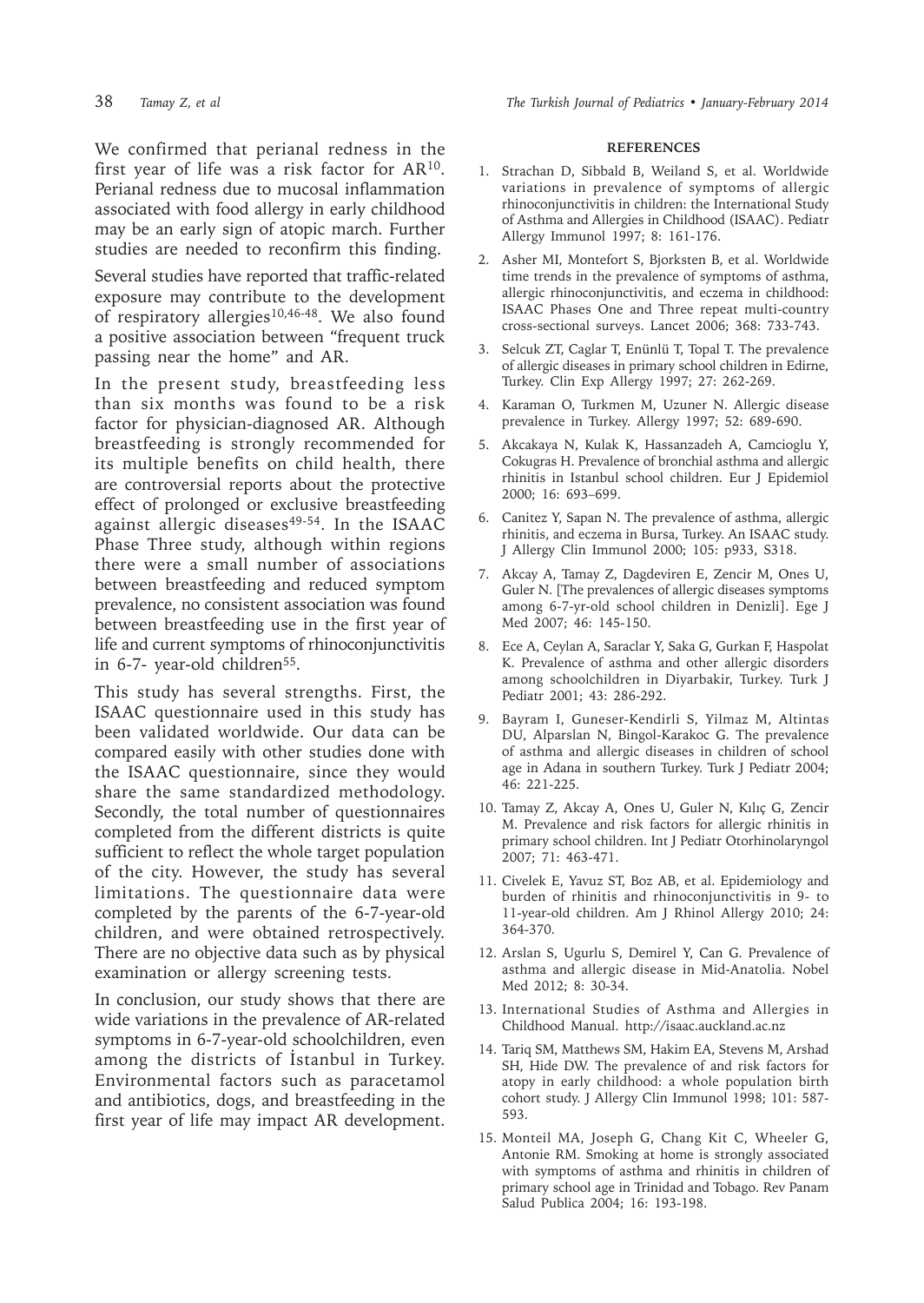- 16. Johnson CC, Ownby DR, Alford SH, et al. Antibiotic exposure in early infancy and risk for childhood atopy. J Allergy Clin Immunol 2005; 115: 1218-1224.
- 17. http://en.wikipedia.org/wiki/Istanbul
- 18. http://www.ibb.gov.tr
- 19. http://www.tuik.gov.tr
- 20. Asher MI, Keil U, Anderson HR, et al. International Study of Asthma and Allergies in Childhood (ISAAC): rationale and methods. Eur Respir J 1995; 8: 483-491.
- 21. Asher MI, Weiland SK. The International Study of Asthma and Allergies in Childhood (ISAAC). Clin Exp Allergy 1998; S5: 52-66.
- 22. Björkstén B, Clayton T, Ellwood P, Stewart A, Strachan D; ISAAC Phase III Study Group. Worldwide time trends for symptoms of rhinitis and conjunctivitis: Phase III of the International Study of Asthma and Allergies in Childhood. Pediatr Allergy Immunol 2008; 19: 110-124.
- 23. Demir AU, Karakaya G, Bozkurt B, Sekerel BE, Kalyoncu AF. Asthma and allergic diseases in schoolchildren: third cross-sectional survey in the same primary school in Ankara, Turkey. Pediatr Allergy Immunol 2004; 15: 531–538.
- 24. Kuyucu S, Saraclar Y, Tuncer A, et al. Epidemiologic characteristics of rhinitis in Turkish children: the International Study of Asthma and Allergies in Childhood (ISAAC) phase 2. Pediatr Allergy Immunol 2006; 17: 269–277.
- 25. Kurt E, Metintas S, Basyigit I, et al. for the PARFAIT Study of Turkish Thoracic Society Asthma-Allergy Working Group. Prevalence and risk factors of allergies in Turkey (PARFAIT): results of a multicentric crosssectional study in children. Pediatr Allergy Immunol 2007; 18: 566–574.
- 26. Talay F, Kurt B, Tug T, Yilmaz F, Goksugur N. Prevalence and risk factors of asthma and allergic diseases among schoolchildren in Bolu, Turkey. Acta Paediatr 2008; 97: 459-462.
- 27. Cohet C, Cheng S, MacDonald C, et al. Infections, medication use, and the prevalence of symptoms of asthma, rhinitis, and eczema in childhood. J Epidemiol Community Health 2004; 58: 852-857.
- 28. Moyes CD, Clayton T, Pearce N, et al. Time trends and risk factors for rhinoconjunctivitis in New Zealand children: an International Study of Asthma and Allergies in Childhood (ISAAC) survey. J Paediatr Child Health 2012; 48: 913-920.
- 29. Peñaranda A, Aristizabal G, García E, Vásquez C, Rodríguez-Martinez CE. Rhinoconjunctivitis prevalence and associated factors in school children aged 6-7 and 13-14 years old in Bogota, Colombia. Int J Pediatr Otorhinolaryngol 2012; 76: 530-535.
- 30. Beasley R, Clayton T, Crane J, von Mutius E, Lai CK, Montefort S, et al.; ISAAC Phase Three Study Group. Association between paracetamol use in infancy and childhood, and risk of asthma, rhinoconjunctivitis, and eczema in children aged 6-7 years: analysis from Phase Three of the ISAAC programme. Lancet 2008; 20: 1039-1048.
- 31. Newson RB, Shaheen SO, Chinn S, Burney PG. Paracetamol sales and atopic disease in children and adults: an ecological analysis. Eur Respir J 2000; 16: 817-823.
- 32. Davey G, Berhane Y, Duncan P, Aref-Adib G, Britton J, Venn A. Use of acetaminophen and the risk of selfreported allergic symptoms and skin sensitization in Butajira, Ethiopia. J Allergy Clin Immunol 2005; 116: 863-868.
- 33. Shaheen SO, Sterne JA, Songhurst CE, Burney PG. Frequent paracetamol use and asthma in adults. Thorax 2000; 55: 266-270.
- 34. Foliaki S, Pearce N, Björkstén B, Mallol J, Montefort S, von Mutius E; International Study of Asthma and Allergies in Childhood Phase III Study Group. Antibiotic use in infancy and symptoms of asthma, rhinoconjunctivitis, and eczema in children 6 and 7 years old: International Study of Asthma and Allergies in Childhood Phase III. J Allergy Clin Immunol 2009; 124: 982-989.
- 35. Droste JH, Wieringa MH, Weyler JJ, Nelen VJ, Vermeire PA, Van Bever HP. Does the use of antibiotics in early childhood increase the risk of asthma and allergic disease? Clin Exp Allergy 2000; 30: 1547-1553.
- 36. Celedon JC, Weiss ST. Use of antibacterials in infancy: clinical implications for childhood asthma and allergies. Treat Respir Med 2004; 3: 291-294.
- 37. Hellings PW, Fokkens WJ. Allergic rhinitis and its impact on otorhinolaryngology. Allergy 2006; 61: 656- 664.
- 38. Modrzyński M, Mazurek H, Zawisza E. [Allergic tonsillitis: myth or reality]. Postepy Hig Med Dosw 2005; 13: 450-456.
- 39. Said SA, McHembe MD, Chalya PL, Rambau P, Gilyoma JM. Allergic rhinitis and its associated co-morbidities at Bugando Medical Centre in Northwestern Tanzania; A prospective review of 190 cases. BMC Ear Nose Throat Disord 2012; 12: 13.
- 40. Modrzynski M, Zawisza E. An analysis of the incidence of adenoid hypertrophy in allergic children. Int J Pediatr Otorhinolaryngol 2007; 71: 713-719.
- 41. Apelberg BJ, Aoki Y, Jaakkola JJ. Systematic review: exposure to pets and risk of asthma and asthma-like symptoms. J Allergy Clin Immunol 2001; 107: 455- 460.
- 42. Lødrup Carlsen KC, Roll S, Carlsen KH, et al. Does pet ownership in infancy lead to asthma or allergy at school age? Pooled analysis of individual participant data from 11 European birth cohorts. PLoS One 2012; 7: 8.
- 43. Ownby DR, Johnson CC, Peterson EL. Exposure to dogs and cats in the first year of life and risk of allergic sensitization at 6 to 7 years of age. JAMA 2002; 288: 963-972.
- 44. Ownby DR, Johnson CC. Does exposure to dogs and cats in the first year of life influence the development of allergic sensitization? Curr Opin Allergy Clin Immunol 2003; 3: 517–522.